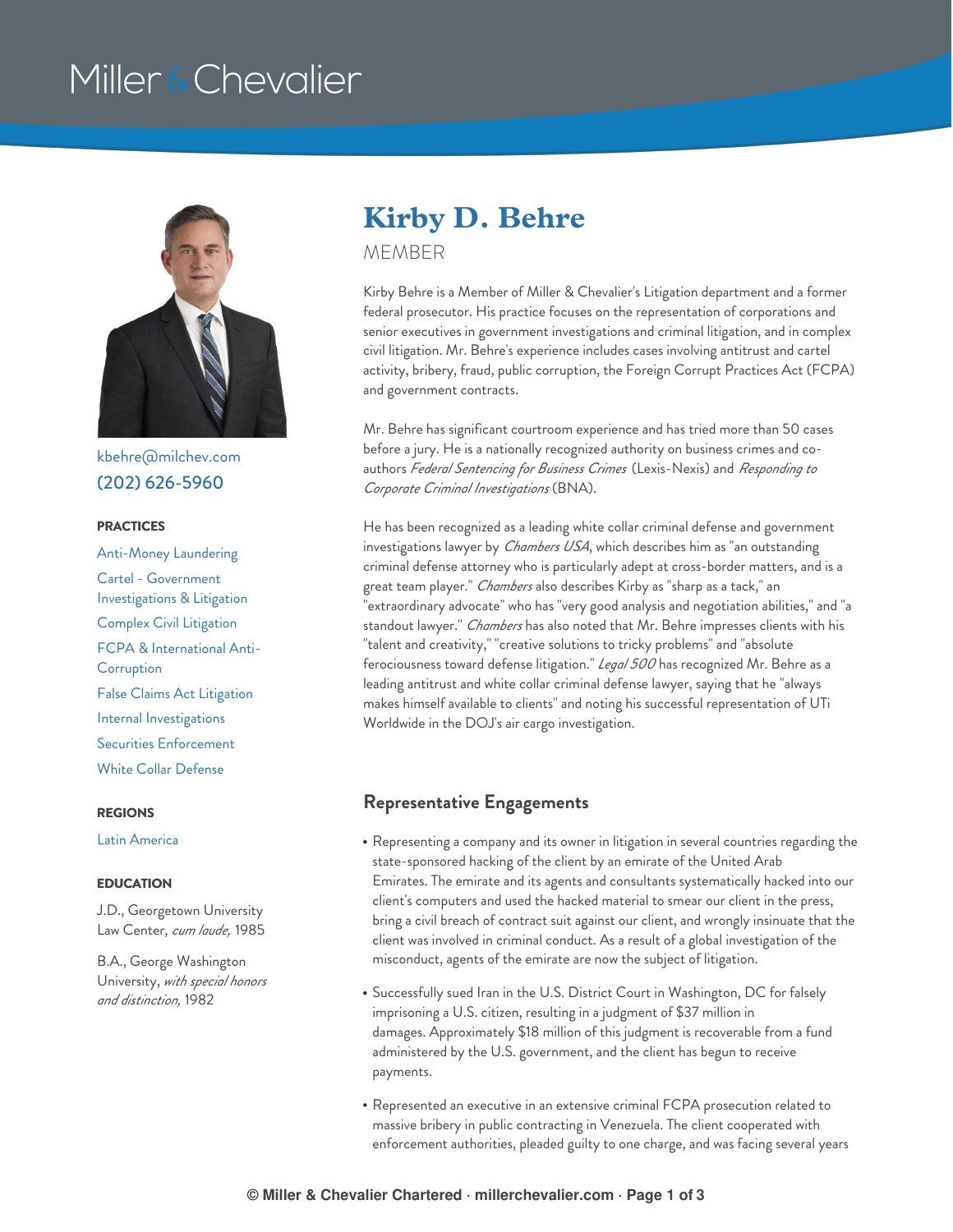# Miller & Chevalier

in jail. He was sentenced to just three years of probation without any incarceration.

- Represented a company that manufactures hand sanitizers in litigation brought by the U.S. government Food and Drug Administration (FDA) seeking to enjoin the company from making certain claims about their products. During a 10 day trial, the court adopted many of our clients' concerns regarding bias at the FDA and the undue influence of the market leading hand sanitizer company on the agency. The court required minor changes to the company's marketing, and the company is now flourishing and growing.
- Convinced the U.S. Department of Justice that its investigation of global freight forwarder for alleged cartel activities involving more than a dozen freight forwarders should be closed.
- Successfully defended numerous business executives from prosecution in the U.S. Department of Justice's cartel investigation into the auto parts industry, the largest cartel investigation in the department's history.
- Conducted complex internal investigations involving alleged foreign bribery for several major global corporations.
- Obtained an extremely favorable sentence for an Afghan construction company in criminal cases in U.S. District Courts in Chicago and Honolulu involving alleged bribery of U.S. military officials located in Kabul, Afghanistan.
- Obtained a rare *nolo contendere* ("no contest") plea for a U.S.-based cargo airline in a criminal case in U.S. District Court in Miami involving alleged antitrust violations in the air cargo industry.
- Defended two former executives of a U.S. bank in a five-week federal jury trial in Los Angeles involving the bank's failure.
- Successfully negotiated with federal prosecutors to obtain a non-prosecution agreement for a target of a grand jury investigation related to allegations of bank fraud and conspiracy. The U.S. Attorney's Office for the District of Columbia had threatened the client with bank fraud charges which would have resulted in a significant jail term. We represented our client during related complex civil litigation.

## **Government Experience**

Assistant U.S. Attorney, District of Columbia, 1989 - 1995

### **Rankings and Recognition**

- *Chambers USA*: Litigation: White-Collar Crime & Government Investigations (District of Columbia), 2010 - 2022
- *Legal 500*: Antitrust: Cartel, 2014 2022
- *Legal 500*: Dispute Resolution: Corporate Investigations and White-Collar Criminal